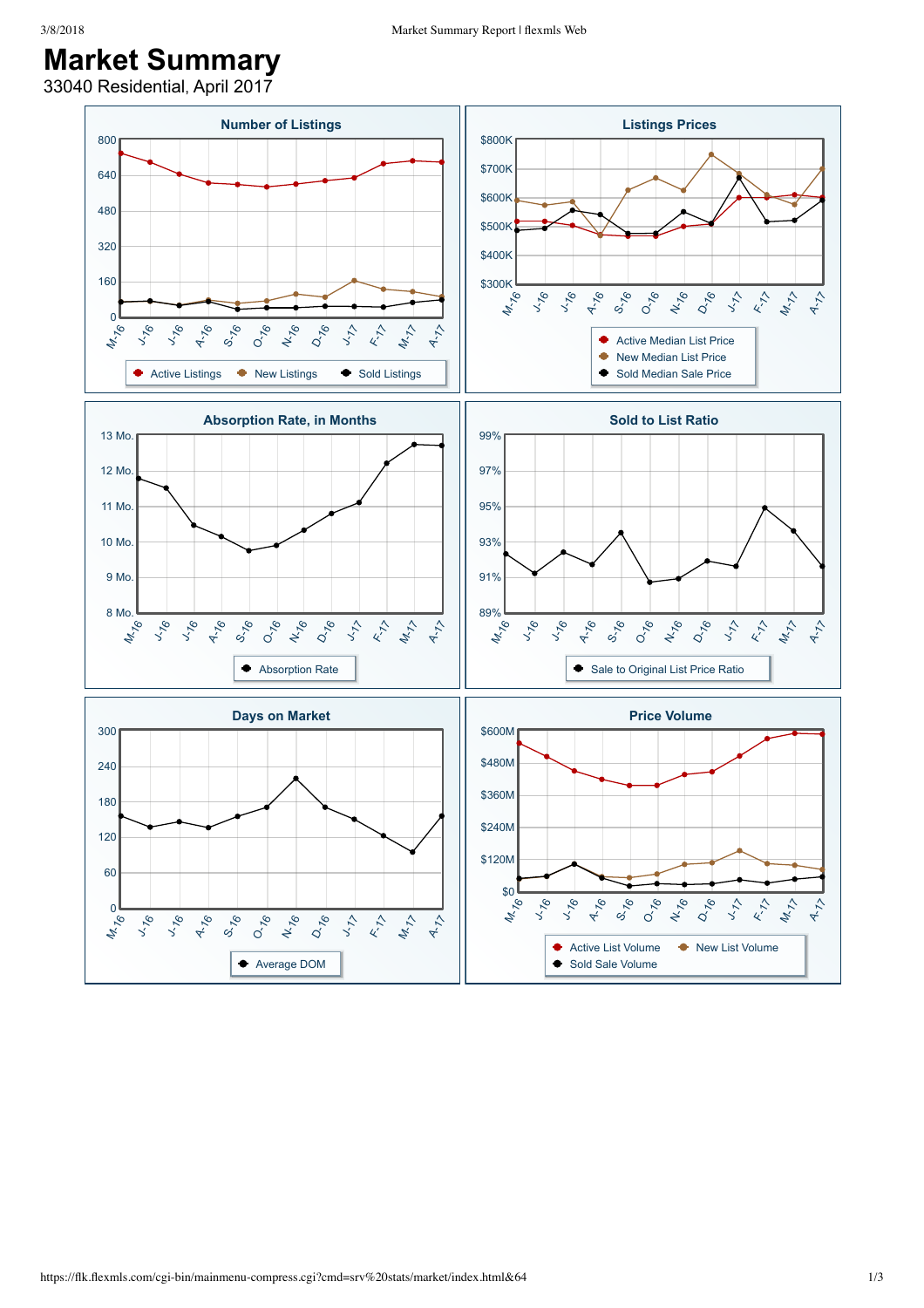| <b>Summary Statistics</b> |           |           |          |                 |                 |          |
|---------------------------|-----------|-----------|----------|-----------------|-----------------|----------|
|                           | Apr-17    | Apr-16    | $%$ Chg  | <b>2017 YTD</b> | <b>2016 YTD</b> | $%$ Chg  |
| Absorption Rate           | 12.71     | 12.64     | 0.55     | 12.19           | 12.26           | $-0.57$  |
| Average List Price        | \$840.233 | \$762.816 | 10.15    | \$815,205       | \$747.798       | 9.01     |
| Median List Price         | \$599.450 | \$515,000 | 16.40    | \$588.750       | \$545,000       | 8.03     |
| Average Sale Price        | \$700.537 | \$661.754 | 5.86     | \$738.022       | \$644.958       | 14.43    |
| Median Sale Price         | \$590,000 | \$525,000 | 12.38    | \$551,000       | \$545,000       | 1.101    |
| Average DOM               | 155       | 178       | $-12.92$ | 131             | 147             | $-10.88$ |
| Median DOM                | 71        | 102       | $-30.39$ | 62              | 92              | $-32.61$ |

| <b>Sold Listings</b> |                         |                         |          |                     |                         |          | <b>Pending Listings</b> |                |                         |          |                |                     |         |
|----------------------|-------------------------|-------------------------|----------|---------------------|-------------------------|----------|-------------------------|----------------|-------------------------|----------|----------------|---------------------|---------|
|                      | <b>This Month</b>       |                         |          | <b>Year to Date</b> |                         |          |                         |                | <b>This Month</b>       |          |                | <b>Year to Date</b> |         |
|                      | 2017                    | 2016                    | % Chg    | 2017                | 2016                    | % Chg    |                         | 2017           | 2016                    | % Chg    | 2017           | 2016                | % Chg   |
| 0-99.999             | 6                       | 5                       | 20.0     | 8                   | 12                      | $-33.3$  | 0-99,999                | 4              | $\overline{2}$          | 100.0    | 14             | 13                  | 7.7     |
| 100,000-149,999      | $\overline{2}$          | $\mathbf 0$             | N/A      | $\overline{c}$      | $\overline{2}$          | 0.0      | 100,000-149,999         | 0              | $\mathbf{1}$            | $-100.0$ | 2              | $\overline{c}$      | 0.0     |
| 150,000-199,999      | 3                       | 5                       | $-40.0$  | 3                   | 9                       | $-66.7$  | 150,000-199,999         | 0              | $\mathbf{1}$            | $-100.0$ | $\overline{2}$ | 8                   | $-75.0$ |
| 200,000-249,999      | $\overline{2}$          | $\mathbf 0$             | N/A      | 5                   | 5                       | 0.0      | 200,000-249,999         | 1              | 1                       | 0.0      | $\overline{4}$ | $\overline{7}$      | $-42.9$ |
| 250,000-299,999      | 0                       | 2                       | $-100.0$ | $\overline{7}$      | 8                       | $-12.5$  | 250,000-299,999         | 1              | 2                       | $-50.0$  | 11             | 8                   | 37.5    |
| 300,000-349,999      | 5                       | $\overline{2}$          | 150.0    | 12                  | 14                      | $-14.3$  | 300,000-349,999         | 1              | 6                       | $-83.3$  | 9              | 14                  | $-35.7$ |
| 350,000-399,999      | 6                       | $\overline{4}$          | 50.0     | 20                  | 13                      | 53.8     | 350,000-399,999         | 6              | $\overline{7}$          | $-14.3$  | 26             | 18                  | 44.4    |
| 400,000-449,999      | 4                       | 9                       | $-55.6$  | 15                  | 19                      | $-21.1$  | 400,000-449,999         | $\overline{2}$ | $\overline{7}$          | $-71.4$  | 11             | 18                  | $-38.9$ |
| 450,000-499,999      | 3                       | 9                       | $-66.7$  | 19                  | 26                      | $-26.9$  | 450,000-499,999         | 6              | 9                       | $-33.3$  | 23             | 31                  | $-25.8$ |
| 500,000-549,999      | $\overline{4}$          | 12                      | $-66.7$  | 22                  | 22                      | 0.0      | 500,000-549,999         | 4              | 5                       | $-20.0$  | 17             | 16                  | 6.3     |
| 550,000-599,999      | 4                       | 5                       | $-20.0$  | 13                  | 17                      | $-23.5$  | 550,000-599,999         | 5              | 6                       | $-16.7$  | 23             | 18                  | 27.8    |
| 600,000-649,999      | 9                       | $\overline{2}$          | 350.0    | 19                  | 19                      | 0.0      | 600,000-649,999         | 6              | 6                       | 0.0      | 17             | 16                  | 6.3     |
| 650,000-699,999      | 3                       | $\overline{4}$          | $-25.0$  | 10                  | 11                      | $-9.1$   | 650,000-699,999         | 4              | 1                       | 300.0    | 14             | 12                  | 16.7    |
| 700.000-749.999      | $\overline{\mathbf{4}}$ | $\overline{2}$          | 100.0    | 9                   | 8                       | 12.5     | 700,000-749,999         | 6              | 3                       | 100.0    | 11             | 9                   | 22.2    |
| 750,000-799,999      | $\overline{2}$          | $\overline{2}$          | 0.0      | 9                   | 12                      | $-25.0$  | 750,000-799,999         | 1              | $\overline{2}$          | $-50.0$  | 9              | 13                  | $-30.8$ |
| 800,000-849,999      | $\mathbf 0$             | $\overline{2}$          | $-100.0$ | $\overline{c}$      | 8                       | $-75.0$  | 800,000-849,999         | 1              | $\overline{2}$          | $-50.0$  | 3              | 8                   | $-62.5$ |
| 850,000-899,999      | $\mathbf{1}$            | $\mathbf{1}$            | 0.0      | $\overline{7}$      | 9                       | $-22.2$  | 850,000-899,999         | 0              | $\overline{\mathbf{4}}$ | $-100.0$ | $\overline{7}$ | 15                  | $-53.3$ |
| 900,000-949,999      | 0                       | $\mathbf 0$             | 0.0      | 4                   | 6                       | $-33.3$  | 900,000-949,999         | 0              | 1                       | $-100.0$ | 4              | $\mathbf{1}$        | 300.0   |
| 950,000-999,999      | 1                       | 1                       | 0.0      | 4                   | $\overline{2}$          | 100.0    | 950,000-999,999         | 3              | $\overline{\mathbf{4}}$ | $-25.0$  | 4              | 10                  | $-60.0$ |
| 1,000,000-1,099,999  | 0                       | $\overline{\mathbf{4}}$ | $-100.0$ | 4                   | 8                       | $-50.0$  | 1,000,000-1,099,999     | 3              | 1                       | 200.0    | 7              | 4                   | 75.0    |
| 1,100,000-1,199,999  | $\mathbf{1}$            | $\mathbf 0$             | N/A      | 6                   | 3                       | 100.0    | 1,100,000-1,199,999     | $\overline{2}$ | $\overline{2}$          | 0.0      | $\overline{4}$ | $\overline{7}$      | $-42.9$ |
| 1,200,000-1,299,999  | $\overline{7}$          | $\overline{2}$          | 250.0    | 10                  | 3                       | 233.3    | 1,200,000-1,299,999     | 4              | 4                       | 0.0      | 12             | $\overline{4}$      | 200.0   |
| 1,300,000-1,399,999  | $\Omega$                | $\overline{2}$          | $-100.0$ | 3                   | 3                       | 0.0      | 1,300,000-1,399,999     | 1              | 1                       | 0.0      | 6              | 5                   | 20.0    |
| 1,400,000-1,499,999  | 3                       | $\mathbf{1}$            | 200.0    | 3                   | 3                       | 0.0      | 1,400,000-1,499,999     | 1              | 0                       | N/A      | 4              | 3                   | 33.3    |
| 1,500,000-1,599,999  | $\overline{2}$          | $\overline{2}$          | 0.0      | $\overline{2}$      | $\overline{\mathbf{4}}$ | $-50.0$  | 1,500,000-1,599,999     | $\overline{2}$ | $\overline{2}$          | 0.0      | 3              | 3                   | 0.0     |
| 1,600,000-1,699,999  | 1                       | $\Omega$                | N/A      | 4                   | 0                       | N/A      | 1,600,000-1,699,999     | 5              | $\Omega$                | N/A      | 6              | $\overline{2}$      | 200.0   |
| 1,700,000-1,799,999  | 0                       | $\mathbf 0$             | 0.0      | 1                   | $\mathbf{1}$            | 0.0      | 1,700,000-1,799,999     | 0              | 0                       | 0.0      | $\overline{2}$ | 0                   | N/A     |
| 1,800,000-1,899,999  | $\mathbf{1}$            | $\mathbf{1}$            | 0.0      | 1                   | 5                       | $-80.0$  | 1,800,000-1,899,999     | $\overline{2}$ | $\mathbf{0}$            | N/A      | 3              | $\overline{c}$      | 50.0    |
| 1,900,000-1,999,999  | $\Omega$                | $\Omega$                | 0.0      | 0                   | $\Omega$                | 0.0      | 1,900,000-1,999,999     | $\Omega$       | $\mathbf{1}$            | $-100.0$ | 1              | 3                   | $-66.7$ |
| 2,000,000-2,249,999  | $\overline{2}$          | $\mathbf 0$             | N/A      | $\overline{2}$      | $\mathbf{1}$            | 100.0    | 2,000,000-2,249,999     | 1              | $\overline{2}$          | $-50.0$  | 1              | 3                   | $-66.7$ |
| 2,250,000-2,499,999  | $\Omega$                | $\Omega$                | 0.0      | 0                   | $\mathbf{0}$            | 0.0      | 2,250,000-2,499,999     | $\overline{2}$ | $\mathbf{0}$            | N/A      | $\overline{2}$ | $\mathbf{0}$        | N/A     |
| 2,500,000-2,749,999  | 1                       | 1                       | 0.0      | $\overline{2}$      | $\mathbf{1}$            | 100.0    | 2,500,000-2,749,999     | 0              | 1                       | $-100.0$ | $\overline{2}$ | $\mathbf{1}$        | 100.0   |
| 2,750,000-2,999,999  | 0                       | $\mathbf 0$             | 0.0      | 1                   | $\mathbf 0$             | N/A      | 2,750,000-2,999,999     | 0              | 0                       | 0.0      | $\mathbf{1}$   | 0                   | N/A     |
| 3,000,000-3,249,999  | $\Omega$                | $\Omega$                | 0.0      | 0                   | $\Omega$                | 0.0      | 3,000,000-3,249,999     | $\Omega$       | $\Omega$                | 0.0      | $\Omega$       | $\mathbf{0}$        | 0.0     |
| 3,250,000-3,499,999  | $\Omega$                | $\mathbf 0$             | 0.0      | 1                   | $\mathbf 0$             | N/A      | 3,250,000-3,499,999     | 0              | 0                       | 0.0      | 0              | 0                   | 0.0     |
| 3,500,000-3,749,999  | 0                       | 1                       | $-100.0$ | 0                   | $\overline{2}$          | $-100.0$ | 3,500,000-3,749,999     | 0              | 0                       | 0.0      | 0              | 0                   | 0.0     |
| 3,750,000-3,999,999  | $\Omega$                | $\Omega$                | 0.0      | 0                   | $\Omega$                | 0.0      | 3,750,000-3,999,999     | 1              | 1                       | 0.0      | 1              | $\overline{2}$      | $-50.0$ |
| 4,000,000-4,249,999  | 0                       | $\Omega$                | 0.0      | 0                   | $\Omega$                | 0.0      | 4,000,000-4,249,999     | 0              | 0                       | 0.0      | 0              | $\mathbf 0$         | 0.0     |
| 4,250,000-4,499,999  | 0                       | $\mathbf 0$             | 0.0      | 0                   | $\mathbf 0$             | 0.0      | 4,250,000-4,499,999     | 0              | 0                       | 0.0      | 1              | 0                   | N/A     |
| 4,500,000-4,749,999  | 0                       | $\mathbf 0$             | 0.0      | 1                   | $\mathbf 0$             | N/A      | 4,500,000-4,749,999     | 0              | $\Omega$                | 0.0      | 0              | $\Omega$            | 0.0     |
| 4,750,000-4,999,999  | 0                       | $\Omega$                | 0.0      | 0                   | $\Omega$                | 0.0      | 4,750,000-4,999,999     | 0              | 0                       | 0.0      | $\Omega$       | 0                   | 0.0     |
| 5,000,000+           | 0                       | $\mathbf 0$             | 0.0      | $\overline{c}$      | $\mathbf 0$             | N/A      | $5,000,000+$            | 0              | $\mathbf{1}$            | $-100.0$ | $\mathbf{1}$   | $\mathbf{1}$        | 0.0     |
| Totals               | 77                      | 81                      | $-4.9$   | 233                 | 256                     | $-9.0$   | Totals                  | 75             | 86                      | $-12.8$  | 268            | 277                 | $-3.2$  |